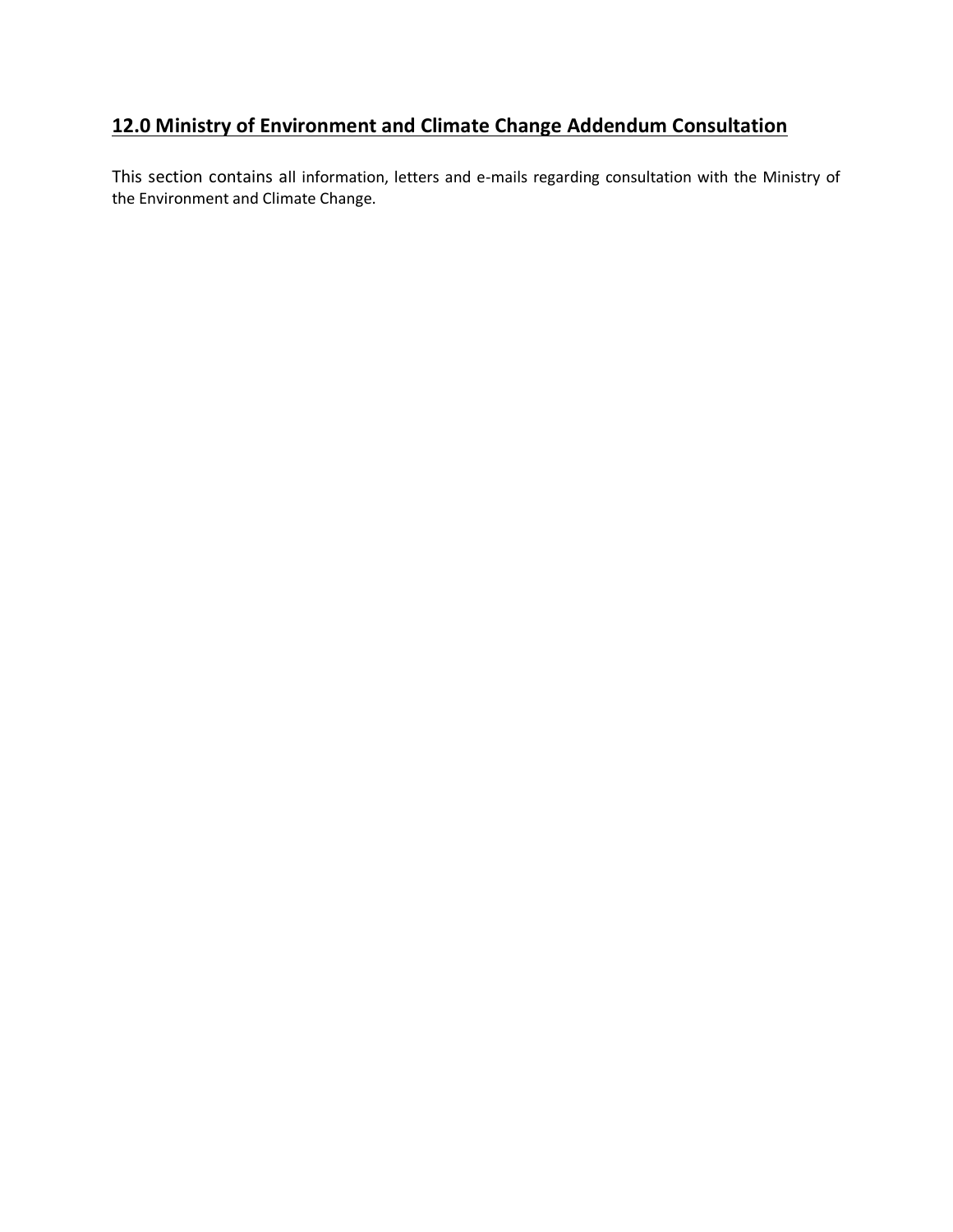| From:               | Dave Killen < dkillen@landmarkengineers.ca>                                          |
|---------------------|--------------------------------------------------------------------------------------|
| Sent:               | Monday, June 15, 2015 10:29 AM                                                       |
| To:                 | 'Gilbert, Teri (MOECC)'; 'Jay Leavoy'; dkrutsch@landmarkengineers.ca; 'John          |
|                     | Henderson'; 'Mourad, Paul'; 'Chevalier, Lane'; 'McDougall, Doug (MOECC)'; 'Mitchell, |
|                     | Ian (MOECC)'; 'Benoit, Nadine (MOECC)'; 'Newton, Craig (MOECC)'; 'Parastatidis,      |
|                     | Archie (MOECC)'                                                                      |
| Cc:                 | Imichaud@landmarkengineers.ca                                                        |
| Subject:            | RE: Grand Marais Drain Meeting Agenda                                                |
| <b>Attachments:</b> | 1520609-TM02 May06'15 GrandMarais_FiltrateWater.pdf; 1520609                         |
|                     | FINAL SLRA RPT.PDF                                                                   |

#### Good Morning!

Following up from our meeting in January regarding the proposed improvements to the Grand Marais Drain, I have attached copies of the following documents for your review and consideration:

- A Technical Memorandum authored by Golder Associates, dated 6 May 2015 documenting the results of the chemical analyses we had commissioned for the filtrate from Grand Marais Drain sediment samples that had been run through a GeoTube; and,
- A Screening Level Risk Assessment authored by Golder Associates, dated March 2015 evaluating the ecological risks and the risks to human health associated with the proposed strategy of hydraulically dredging the Grand Marais Drain through the culverts under E.C. Row and placing the dredged materials on-site in GeoTubes in the area between the on- and off-ramps at Howard Avenue.

As previously discussed, this revised strategy for the management of dredged sediments is a departure from what was originally presented in the 2013 Class EA for this project. We have therefore initiated an addendum to the Environmental Assessment and the Project File – the details of which are posted on the City of Windsor's website at:

http://www.citywindsor.ca/residents/Construction/Environmental-Assessments-Master-Plans/Pages/Grand-Marais-Drain-Study-and-Environmental-Assessment.aspx

A letter was also sent to you last week, directing you to the above site. Copies of this letter were distributed to all of the agencies and stakeholders who had participated in the original 2013 Class Environmental Assessment.

Please note that the July  $17<sup>th</sup>$  deadline that is referenced on the website and in the above-noted letter represents a period for public input that is intended to be over-and-above the usual 30-day opportunity to request a Part II Order. Based on the feedback that we receive from this initial Notice, we intend to update the Project File and then post a final Notice of Filing of Addendum. Copies of the attached Golder reports will be included with the updated Project File.

If you have any feedback to provide regarding the above, it would be greatly appreciated if you would let us know as soon as possible. Your time and attention to this matter is appreciated.

Regards,

Dave Killen, P.Eng. Landmark Engineers Inc.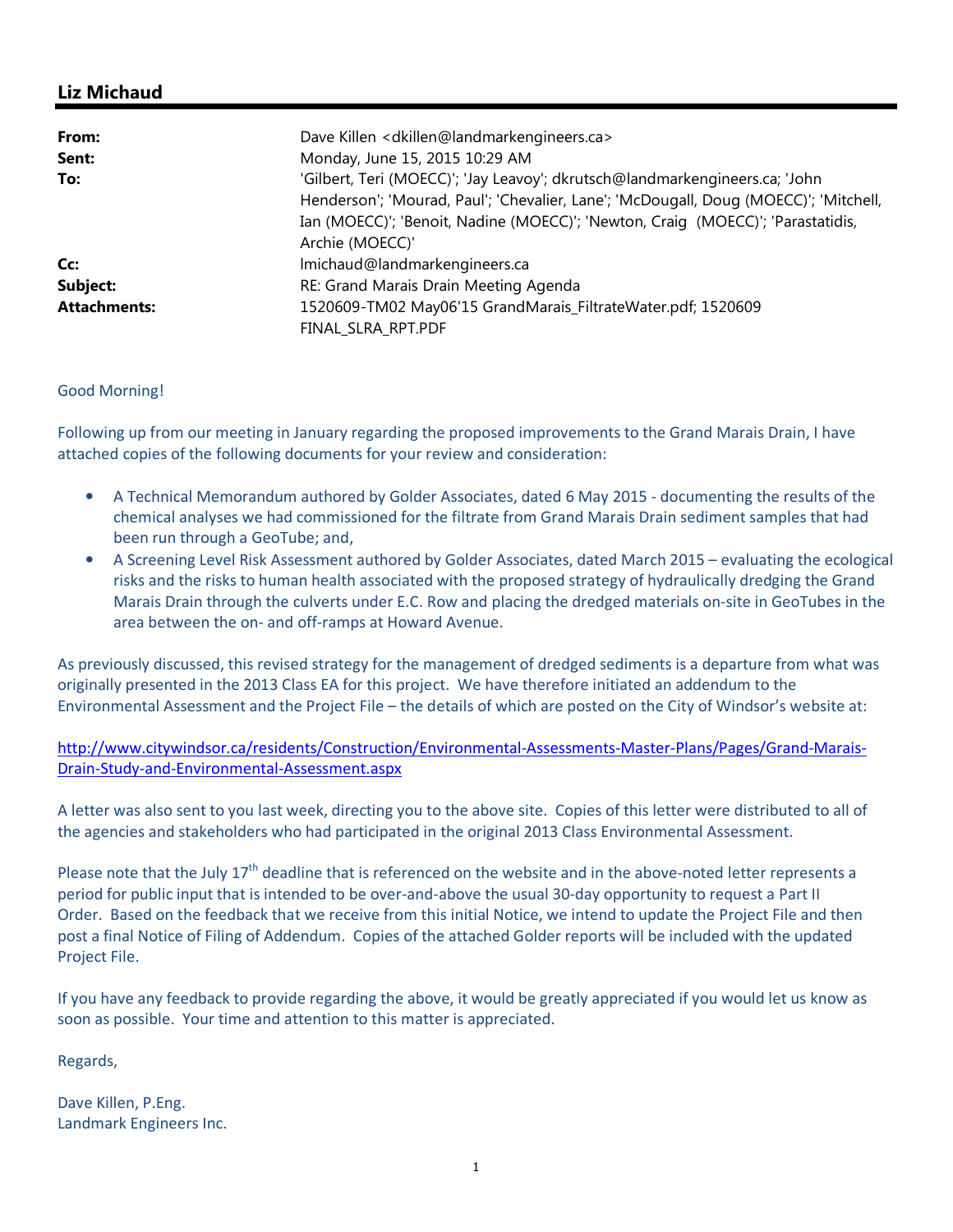| From:    | Gilbert, Teri (MOECC) <teri.gilbert@ontario.ca></teri.gilbert@ontario.ca>                                            |
|----------|----------------------------------------------------------------------------------------------------------------------|
| Sent:    | Monday, July 06, 2015 1:34 PM                                                                                        |
| To:      | Imichaud@landmarkengineers.ca                                                                                        |
| Cc:      | Dave Killen; 'Jay Leavoy'; 'John Henderson'; 'Mourad, Paul'; 'Chevalier, Lane';                                      |
|          | dkrutsch@landmarkengineers.ca; Mitchell, Ian (MOECC); Newton, Craig (MOECC);<br>Wilson, Marcelina (MOECC)            |
| Subject: | RE: Grand Marais Drain Meeting AgendaBenoit, Nadine (MOECC)<br><nadine.benoit@ontario.ca></nadine.benoit@ontario.ca> |

Liz

As discussed by phone today, the purpose of this email is to ensure we are on the same page with regard to this project moving forward. The ministry had no objections to the proposed path forward as outlined during our last meeting on January 9, 2015. It was the ministry's belief, the action items of the January 2015 meeting was the proponent would better "flesh out" the specifics of the proposal, of which would include a determination of what approvals, if any, would be necessary and how to proceed with the EA component of the project. There are still unanswered questions that will need to be submitted to the ministry prior to any other comments being provided.

Specifically**, for the EA portion**, it is the opinion of the ministry, the Notice you recently provided to us and put on the City's website is basically a Notice of a request for comments, it is not a Notice of Addendum under the MEA Municipal Class EA.. This is further confirmed by the email below, of which indicated, the Notice of Addendum will be issued at some later date for public, agency and First Nations review once the Final Addendum is prepared.

To date, this project has been planned as a Schedule B project under the Municipal Engineers Association Municipal Class EA. According to the MEA Municipal Class EA, any significant modification to the project or change in the environmental setting for the project which occurs after the filing of the ESR shall be reviewed by the proponent and an addendum to the ESR shall be written. The addendum shall describe the circumstances necessitating the change, the environmental implications of the change, and what, if anything can and will be done to mitigate any environmental impacts. The addendum shall be filed with the ESR (in this case the Project File – Schedule B Project) and Notice of Filing of Addendum shall be given immediately to all potentially affected members of the public, review agencies, First Nations, as well as those that were notified in the preparation of the original Project File. It should be made clear to review agencies and the public that when an addendum is issued, only the items in the addendum are open for review, i.e. only the proposed changes to the recommended undertaking are open for review. A period of 30 calendar days following the issue of the Notice of Filing of Addendum shall be allowed for review and response by affected parties. The Notice shall include the public's right to request a Part II Order within the 30 day review period. If no request is received by the Minister or delegate, the proponent is free to proceed to implementation subject to application for and receipt of any necessary statutory approvals. There is no approval (paper document) provided per say when the Class EA process is completed. During the 30 day addendum review period, no work shall be undertaken that will adversely affect the matter under review. Furthermore, where implementation of a project has already commenced, those portions of the project which are the subject of the addendum, or have the potential to be directly affected by the proposed change, shall cease and shall not be reactivated until the termination of the review period.

In previous meetings/teleconferences, the ministry has raised the point that the proponent needs to determine whether what they are now proposing as a significant modification would be what is referred to in Point 7 Schedule C for Municipal Water and Wastewater Projects in the MEA Municipal Class EA, namely: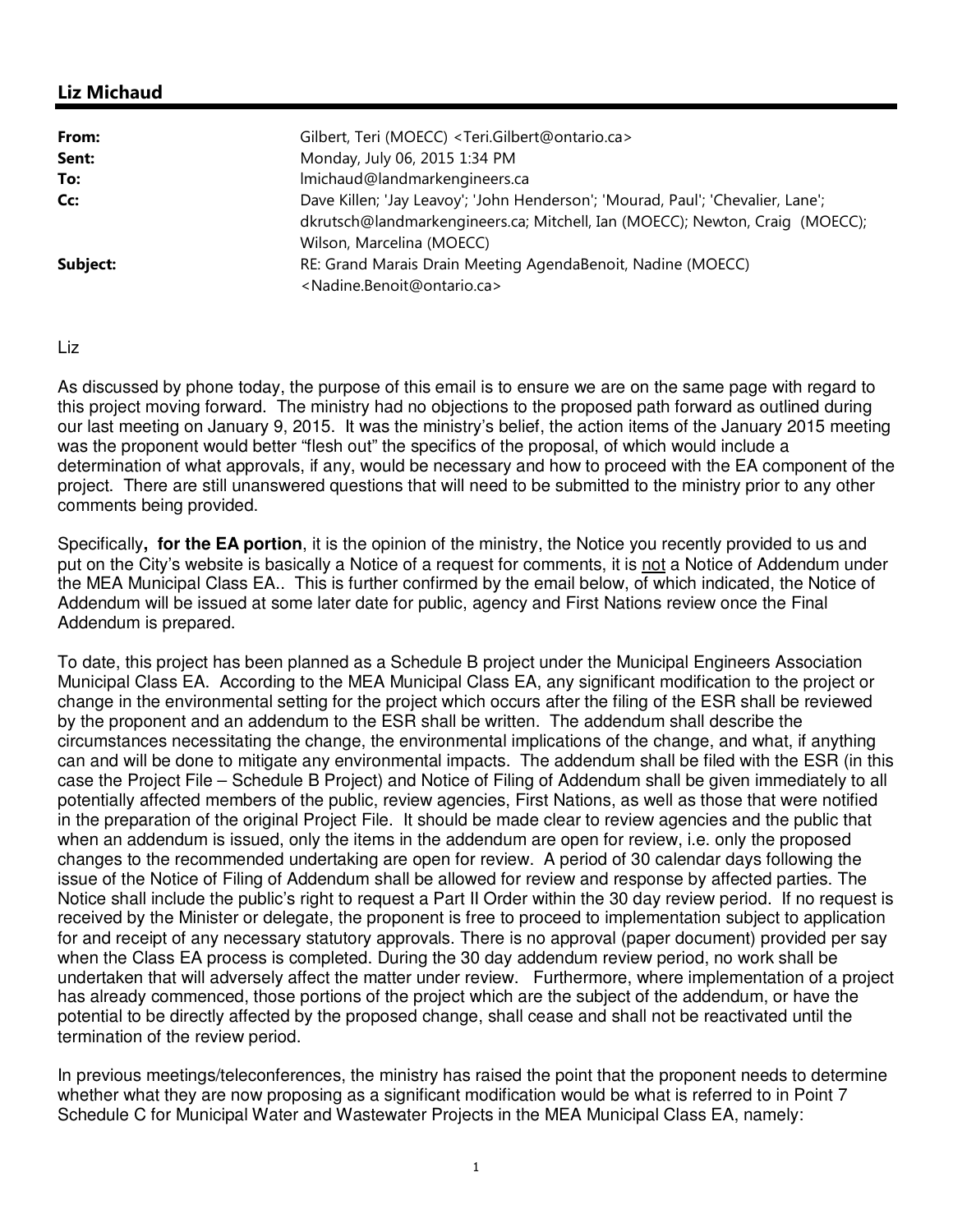"7. Construct, new or modify, retrofit or improve existing retention/detention facility or infiltration system for the purpose of stormwater quality control where **chemical or biological treatment or disinfection is included**, including outfall to receiving water body."

For clarity, it is the ministry's belief, at this point in time, you are seeking comments from the ministry for preparation of the Final Addendum itself. As your are aware, the Municipal Class EA process is a proponent driven process and the proponent has the responsibility of making this determination. To that end, please confirm your opinion on whether the significant modification that is being proposing fits the description of point #7 above.

## **Ministry's comments on the Screening Level Risk Assessment authored by Golder Associates, dated March 2015:**

The drain improvement program involves removal of some sediment material from the Grand Marias drain to provide flood flow capacity in the Drain. It is proposed that the sediment would be placed in Geotubes which are to be located on property owned by the City within the road allowance of the E.C. Row Expressway. The Geotubes would be covered with a soil cap and landscaped.

The "Screening Level Risk Assessment" (SLRA) submitted is consistent with the "spirit" of Reg 153/04. Sediment samples contain concentrations of some PAHs, some metals, petroleum hydrocarbons and PCBs that exceed Table 3 Site Condition Standards for commercial/industrial/community land use. Groundwater quality was not evaluated in the RA.

The RA concluded that risk management measures (RMMs) are required to mitigate risks to human and ecological receptors if the dredge sediment is placed on the road allowance site. The RRMs include a clean fill soil cap to block direct exposure to potentially impacted soil and development of Health and Safety and Soil Management Plans where on site work will encounter impacted soils.

The ministry will not comment on the Human Health or Ecological Risk Assessment aspects of the RA as the ministry typically does not undertake this type of review outside the Regulation 153/04 process.

According to the Risk Assessment (RA) Risk Management Measures (RMMs) are required to mitigate exposure pathways including the following:

- 1. Direct contact with contaminants of concern (COCs) in soil/sediment placed on site by human receptors;
- 2. Direct contact with COCs in soil/sediment by invertebrates and plant receptors;
- 3. Inhalation by humans of particles originating from COCs in soil/sediment.

The following human receptors were considered: maintenance and construction worker.

#### **Proposed Risk Management Measures**

Shallow Soil Cap: To protect a maintenance /construction worker receptor from direct exposure to soil/sediment, a soil cap barrier is proposed.

The location of the sediment requiring a soil cover should be clearly shown on a plan.

Health and Safety Plan: The RMM to protect workers from direct exposure to soil is preparation of a Health and Safety Plan (HASP) where impacted sediment beneath the soil cap will be encountered during on site work.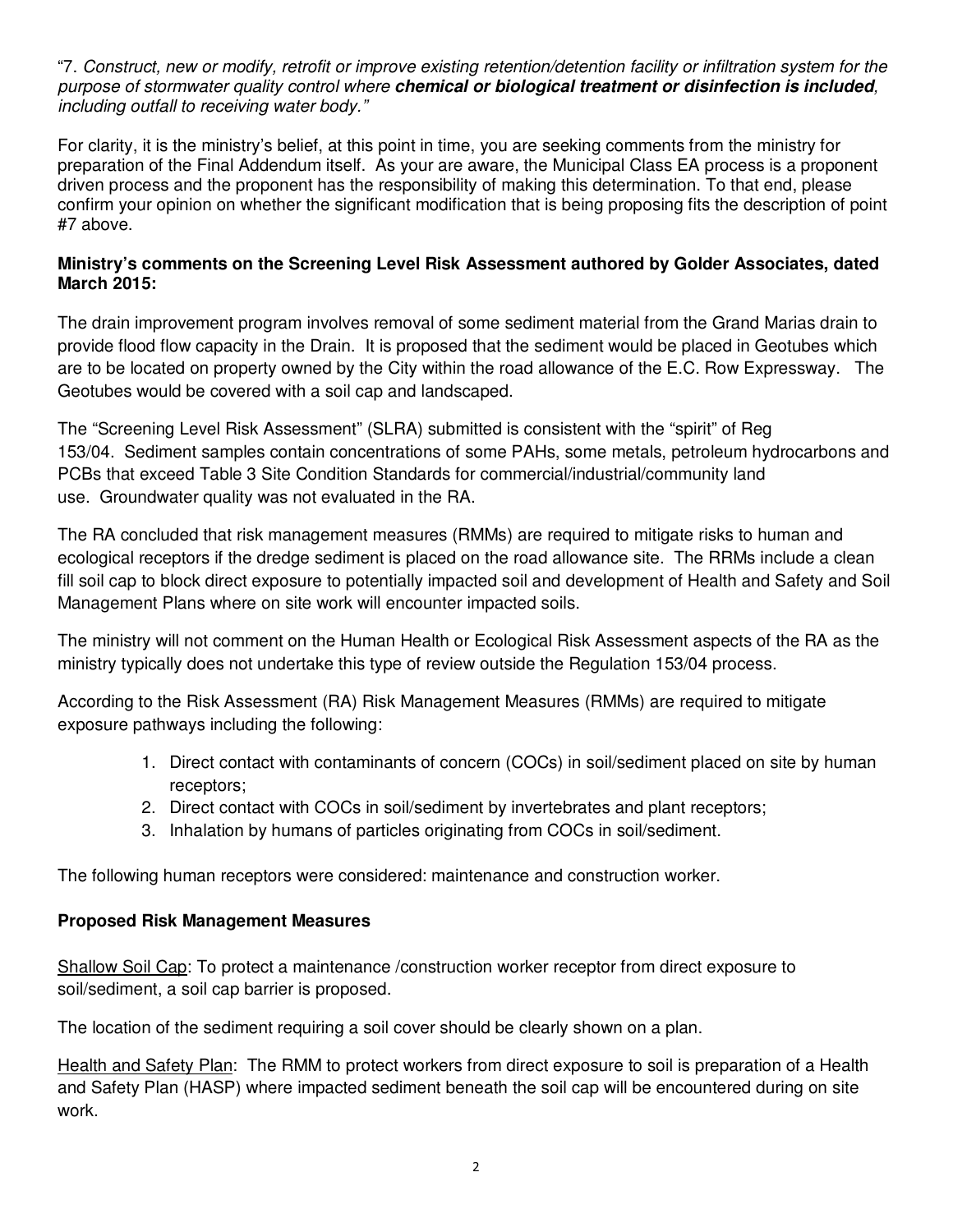Soil Management Plan: The RMM includes a Soil Management Plan for managing any impacted soil/sediment to be removed from the site.

## **Duration of Risk Management Measures**

The RMM must be applied as long as soil/sediment COCs are present on the property exceeding the Site Condition Standards.

The risk management measures will remain in place for an indefinite period of time or until it can be demonstrated that the COCs are below applicable standards.

#### **Requirements for Monitoring, Maintenance and Contingency**

No monitoring is currently proposed. Regular inspections of the soil cover (e.g. semi-annual) should be conducted and documented or rationale for not requiring monitoring should be provided.

A contingency plan should be provided that includes measures in the event of failure of the Risk Management Measures (e.g. damage to cover due to erosion or subsidence).

## **General Comments**

There is no discussion about management of filtrate water that will seep out of the Geotubes in the SLRA. A separate letter dated May 6, 2015 provided some analytical results for the filtrate water. It is the ministry's understanding is that a polymer is typically added as part of the Geotube dewatering process. Will there be any polymer or chemical added for this proposal? The ministry is seeking more information on the management of filtrate water

The quantity of sediment is expected to be removed from the drain and placed in the Geotubes was provided in a previous presentations given to the ministry concerning this proposal but doesn't seem to be included in this SLRA. The ministry is seeking more information on the management plan for sediment removal that also include plans to ensure the management of sediment is done in a manner that is protective of the environment.

There needs to be confirmation that the Grand Marais drain and the proposed Geotube site all one property or are they considered separate properties?

For a property with RMMs, an instrument such as a Certificate of Property Use (CPU) under Reg 153/04 is usually issued to ensure that the RMMs are monitored and maintained appropriately. This RA was not submitted under Reg 153/04, therefore, in this case, an ECA or some other instrument may be required since there will be wastewater (filtrate) associated with the Geotubes, possibly the use of a polymer and the impacted sediment may be considered a waste. The ministry would like an opinion, complete with rational on these topics such that ministry comments can be provided.

It is mentioned that the proposed Geotube site is a depression. Was this a highway design feature for storm water management? If so, is this an appropriate location and has the impact to existing stormwater design been conducted? The ministry would like an opinion submitted such that comments can be provided.

I hope these comments satisfy your request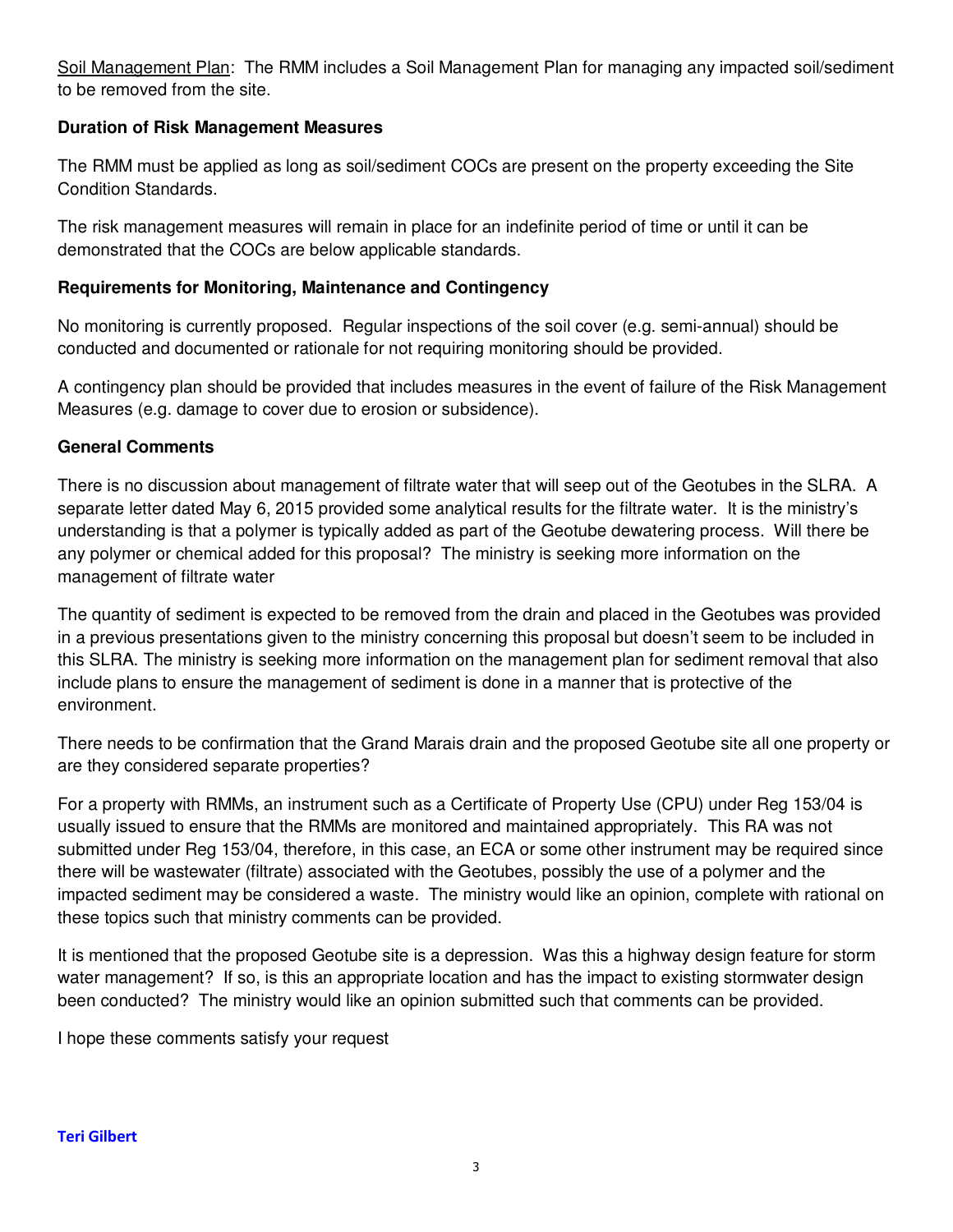Issues Project Coordinator Ministry of the Environment and Climate Change Ministère de l'Environnement et de l'Action en matière de changement climatique Sarnia/Windsor District 4510 Rhodes Drive, Unit 620 Windsor, ON N8W 5K5 (519) 948-3892 Teri.gilbert@ontario.ca

**From:** Dave Killen [mailto:dkillen@landmarkengineers.ca] **Sent:** June 15, 2015 10:29 AM **To:** Gilbert, Teri (MOECC); 'Jay Leavoy'; dkrutsch@landmarkengineers.ca; 'John Henderson'; 'Mourad, Paul'; 'Chevalier, Lane'; McDougall, Doug (MOECC); Mitchell, Ian (MOECC); Benoit, Nadine (MOECC); Newton, Craig (MOECC); Parastatidis, Archie (MOECC) **Cc:** lmichaud@landmarkengineers.ca **Subject:** RE: Grand Marais Drain Meeting Agenda

#### Good Morning!

Following up from our meeting in January regarding the proposed improvements to the Grand Marais Drain, I have attached copies of the following documents for your review and consideration:

- A Technical Memorandum authored by Golder Associates, dated 6 May 2015 documenting the results of the chemical analyses we had commissioned for the filtrate from Grand Marais Drain sediment samples that had been run through a GeoTube; and,
- A Screening Level Risk Assessment authored by Golder Associates, dated March 2015 evaluating the ecological risks and the risks to human health associated with the proposed strategy of hydraulically dredging the Grand Marais Drain through the culverts under E.C. Row and placing the dredged materials on-site in GeoTubes in the area between the on- and off-ramps at Howard Avenue.

As previously discussed, this revised strategy for the management of dredged sediments is a departure from what was originally presented in the 2013 Class EA for this project. We have therefore initiated an addendum to the Environmental Assessment and the Project File – the details of which are posted on the City of Windsor's website at:

http://www.citywindsor.ca/residents/Construction/Environmental-Assessments-Master-Plans/Pages/Grand-Marais-Drain-Study-and-Environmental-Assessment.aspx

A letter was also sent to you last week, directing you to the above site. Copies of this letter were distributed to all of the agencies and stakeholders who had participated in the original 2013 Class Environmental Assessment.

Please note that the July  $17<sup>th</sup>$  deadline that is referenced on the website and in the above-noted letter represents a period for public input that is intended to be over-and-above the usual 30-day opportunity to request a Part II Order. Based on the feedback that we receive from this initial Notice, we intend to update the Project File and then post a final Notice of Filing of Addendum. Copies of the attached Golder reports will be included with the updated Project File.

If you have any feedback to provide regarding the above, it would be greatly appreciated if you would let us know as soon as possible. Your time and attention to this matter is appreciated.

Regards,

Dave Killen, P.Eng.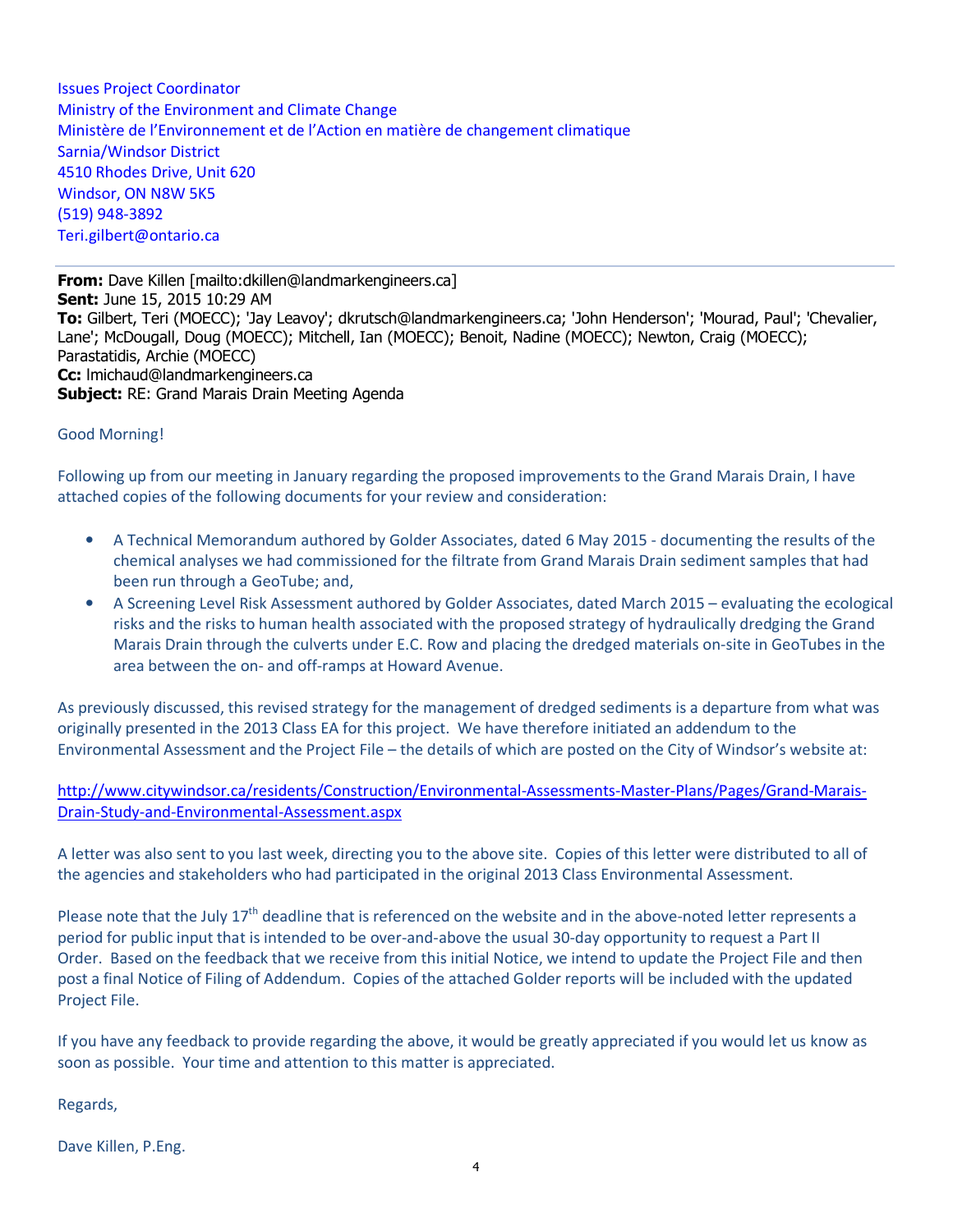**From:** Gilbert, Teri (MOECC) [mailto:Teri.Gilbert@ontario.ca] **Sent:** Friday, January 09, 2015 9:05 AM **To:** Jay Leavoy; dkrutsch@landmarkengineers.ca; 'Dave Killen'; 'John Henderson'; 'Mourad, Paul'; 'Chevalier, Lane'; McDougall, Doug (MOECC); Mitchell, Ian (MOECC); Benoit, Nadine (MOECC); Newton, Craig (MOECC); Parastatidis, Archie (MOECC) **Subject:** RE: Grand Marais Drain Meeting Agenda

Today's presentation

**Teri Gilbert** 

Issues Project Coordinator Ministry of the Environment and Climate Change Ministère de l'Environnement et de l'Action en matière de changement climatique Sarnia/Windsor District 4510 Rhodes Drive, Unit 620 Windsor, ON N8W 5K5 (519) 948-3892 Teri.gilbert@ontario.ca

**From:** Jay Leavoy [mailto:jleavoy@landmarkengineers.ca] **Sent:** January 08, 2015 2:58 PM **To:** dkrutsch@landmarkengineers.ca; 'Dave Killen'; 'John Henderson'; 'Mourad, Paul'; 'Chevalier, Lane'; Gilbert, Teri (MOECC); McDougall, Doug (MOECC); Mitchell, Ian (MOECC); Benoit, Nadine (MOECC); Newton, Craig (MOECC); Parastatidis, Archie (MOECC) **Subject:** Grand Marais Drain Meeting Agenda

Good Afternoon,

Please find attached the agenda for tomorrow's meeting regarding the Grand Marais Drain.

Regards,

**Jay Leavoy**, P.Eng.

**Landmark Engineers Inc.** 2280 Ambassador Drive Windsor, ON N9C 4E4 p (519) 972-8052 f (519) 972-8644 e-mail jleavoy@landmarkengineers.ca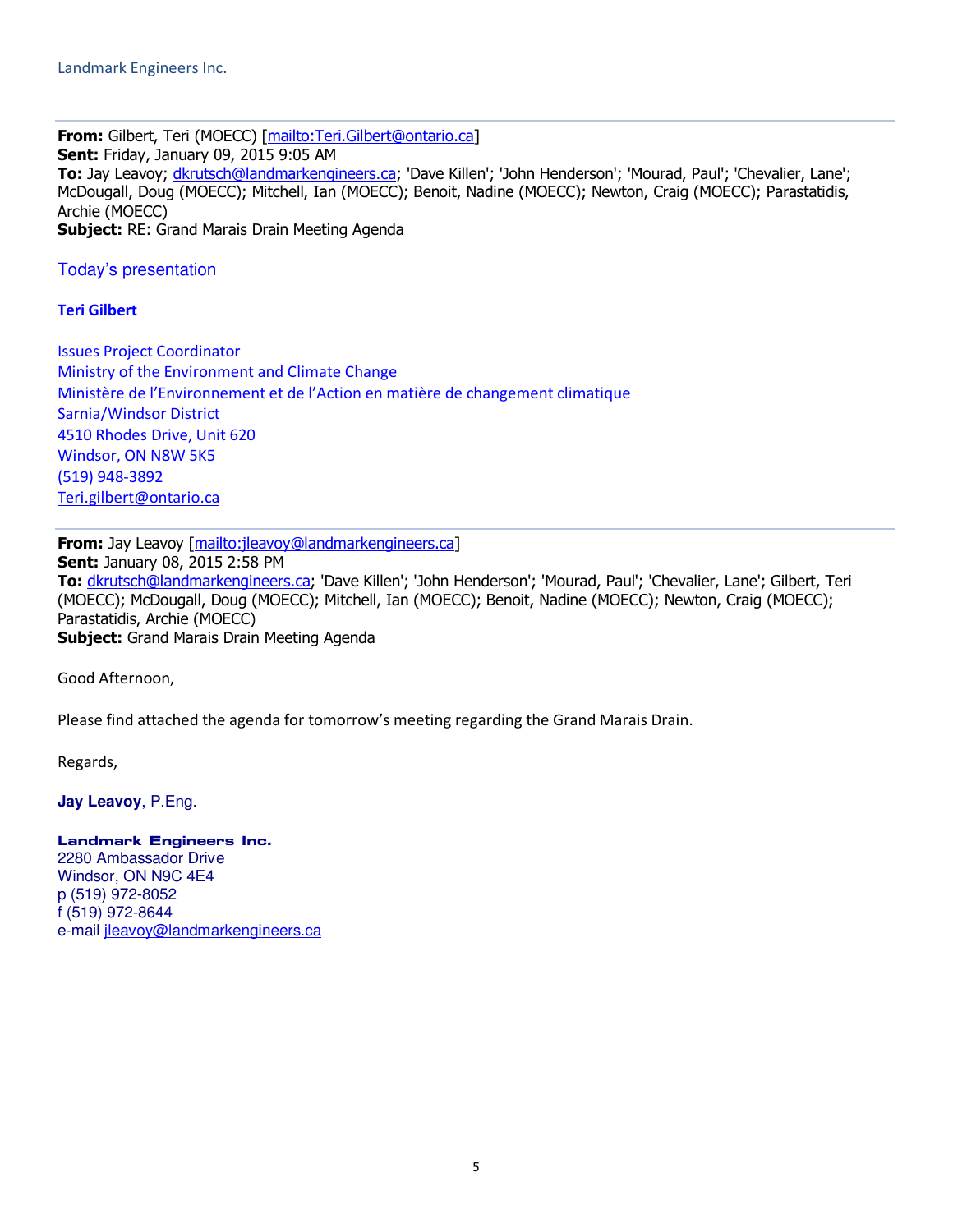| From:               | Dave Killen < dkillen@landmarkengineers.ca>                                        |
|---------------------|------------------------------------------------------------------------------------|
| Sent:               | Wednesday, July 29, 2015 3:12 PM                                                   |
| To:                 | Gilbert, Teri (MOECC)                                                              |
| Cc:                 | JHenderson@erca.org; Mourad, Paul; Dan Krutsch; Imichaud@landmarkengineers.ca;     |
|                     | Jay Leavoy; lane_chevalier@golder.com; 'Godo, Anna'                                |
| Subject:            | RE: Central Grand Marais Drain Environmental Assessment - Amendments               |
| <b>Attachments:</b> | 1520609 Tech Memo 24 july 2015 jcc final.pdf; Supplemental Report to Landmark.pdf; |
|                     | 216B Cationic Emulsions (Rev 070111).pdf                                           |

Hello again, Teri –

Following up from my last email (below), please find attached the following documents for your file and reference:

- A Technical Memorandum by Golder Associates, dated 24 July 2015, addressing the concerns you had expressed with their March 2015 Screening Level Risk Assessment;
- A supplemental report from Bishop Water Technologies (undated), elaborating on the methodology and results from their original report, dated 18 February 2015; and,
- A copy of the MSDS sheet for the flocculant that Bishop Water Technologies is proposing for use with the GeoTubes.

Please note that these documents will also be added to the Project File for the Central Grand Marais Drain Class EA Addendum.

It is our intention to follow the recommendations made by Golder and Bishop in carrying out the dredging operations for Reach 3 of the channel improvements. The final design drawings and specifications will also require the Contractor to submit an environmental protection and sediment management plan for review and approval prior to any construction occurring within that segment of the project.

I trust that the above will be sufficient to address any remaining concerns of the MOECC with regard to this undertaking. If any additional measures are required, please let us know asap.

Thank you for your attention to this matter.

Regards,

Dave Killen, P.Eng. Landmark Engineers Inc.

**From:** Dave Killen [mailto:dkillen@landmarkengineers.ca] **Sent:** Monday, July 13, 2015 4:50 PM **To:** Gilbert, Teri (MOECC) (Teri.Gilbert@ontario.ca) **Cc:** JHenderson@erca.org; Mourad, Paul (pmourad@citywindsor.ca); Dan Krutsch (dkrutsch@landmarkengineers.ca); lmichaud@landmarkengineers.ca; Jay Leavoy (jleavoy@landmarkengineers.ca); lane\_chevalier@golder.com **Subject:** Central Grand Marais Drain Environmental Assessment - Amendments

Good morning, Teri –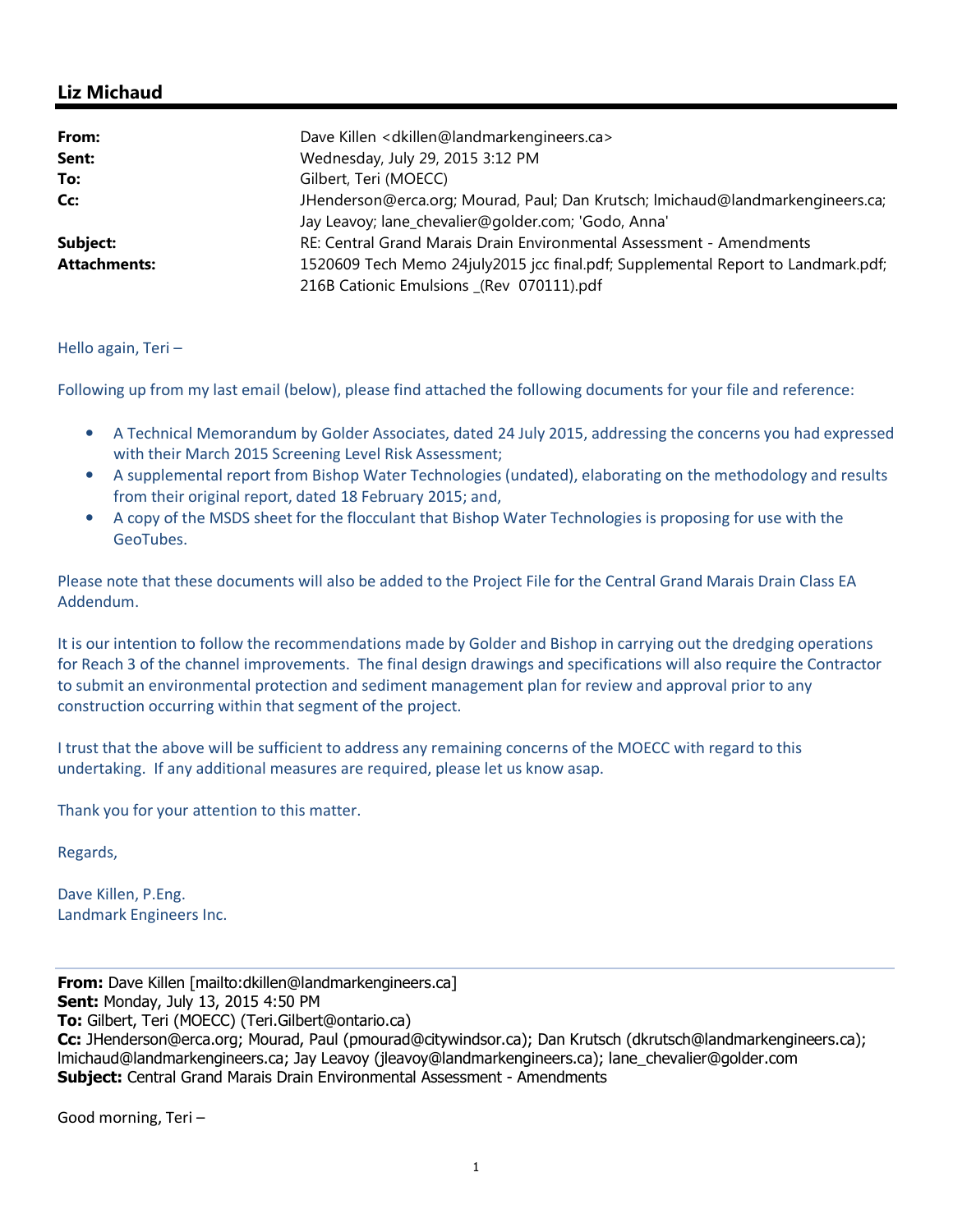Thank you for your very thorough response to our request for feedback regarding the Grand Marais Drain Improvements project. I will do my best to address your comments below:

## A) Environmental Assessment issues:

• We concur with the Ministry's position that our correspondence of 9 June 2015 does not constitute a Notice of Addendum under the Municipal Class EA. In keeping with the key EA planning principle of *"consultation with affected parties early in and throughout the process"*, we elected to distribute an advance notice, aimed at soliciting comments and feedback from stakeholders and interested agencies prior to the formal filing of an Addendum.

As suggested in your email, and as stated in my email of 15 June 2015, it is our intention to post a final Notice of Filing of Addendum once we have had an opportunity to review and address any feedback that results from our initial correspondence – including any feedback from the MOECC.

• With regard to the Ministry's suggestion that the proposed changes to the project might trigger a change in status to a 'Schedule C' project, based on Point 7 from the list of Schedule C activities in the Municipal Class EA: *"Construct new or modify, retrofit or improve existing retention/detention facility or infiltration system for the purpose of stormwater quality control where chemical or biological treatment or disinfection is included, including outfall to receiving water body."* 

It is our determination that Point 7 (above) does not apply to the proposed changes to the Central Grand Marais Drain Environment Assessment. Our rationale for this determination is as follows:

- $\circ$  It is clear from the phrasing of Point 7 that a Schedule C activity would apply in a case where the new (or modified) stormwater quality control facility made use of chemical or biological treatment. The proposed on-line pond depicted on the City of Windsor's website (as referred to in our 9 June 2015 correspondence – attached here for your convenience) will not make use of either chemical or biological treatment over the course of its operation.
- $\circ$  The new on-line pond has been designed to allow for the existing concrete basin to be easily dewatered, leaving any accumulated sediments behind. We anticipate that any removal of the sediments from the pond in the future will be carried out using an excavator, with the dry-weather flow along the Grand Marais Drain to be bypassed via pumping.
- $\circ$  Notwithstanding the above, in order to remove the existing sediments from the North Barrel of the culverts under EC Row and from the open-channel segment of the Grand Marais Drain where the online pond is to be created, a hydraulic dredging operation will be required. This one-time operation will include the use of a chemical flocculant in order to effectively isolate the dredged sediments within Geotubes, as depicted in Figure 2 (attached). We will address the issue of the management of filtrate water from the Geotubes separately, below.

#### B) Screening Level Risk Assessment issues:

- The MOECC's comments regarding Golder Associates' March 2015 Screening Level Risk Assessment (SLRA) document for this project are noted and will be added to the Project File for the EA. We recognize that this RA was not submitted under Reg. 153/04, but was prepared as a matter of due diligence to assist ERCA and the City of Windsor in managing the risks associated with the proposed dredging operation.
- The general location of the sediment requiring a soil cap barrier will be as depicted in Figure 2 (attached). The final limits of the sediment disposal area will be determined and documented during construction.
- We will consult with Golder Associates to develop an appropriate schedule for monitoring of the soil cap and an appropriate contingency plan to deal with the possibility of failure of the RMMs. *(Action required by Landmark)*
- C) Other issues / General Comments: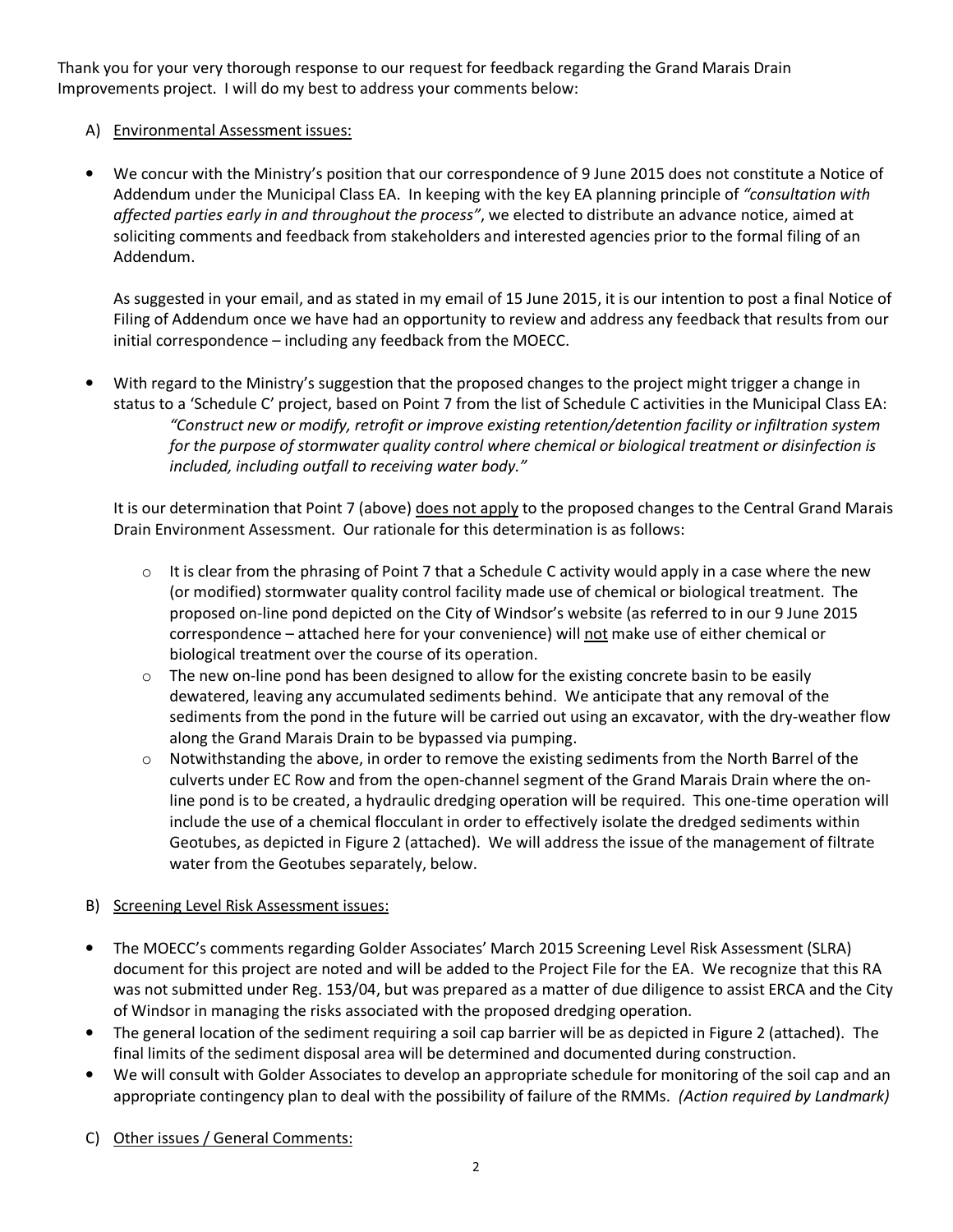- With regard to the management of filtrate water from the Geotubes, we can offer the following at this time:
	- $\circ$  a polymer will indeed be added to the dredgate as part of the Geotube dewatering process.
	- $\circ$  given the results of analytical testing of the filtrate water that were documented in Golder's 6 May 2015 letter, it would be our intention to allow the filtrate water to return to the Grand Marais Drain via the existing catch basin at the downstream limit of the disposal area.
	- $\circ$  to supplement the above-noted testing results, we have requested a report from Bishop Water Technologies (the company that is assisting with this Geotube application) to document the dewatering trial that they had carried out for us and comment on the polymer dosing. We will forward a copy of this report to you once we have had an opportunity to review it. *(Action required by Landmark)*
- As noted in our previous presentation, it is our intention to remove a total of 2800 cubic metres of sediment from the Grand Marais Drain and place it in the Geotubes. As requested, we will develop an appropriate management plan for sediment removal to ensure that operations are carried out in a manner that is protective of the environment. *(Action required by Landmark)*
- We can confirm that the subject segments of the Grand Marais Drain and the proposed Geotube site are all part of one property that makes up the EC Row Expressway right-of-way. A site plan, depicting the relevant property limits, is attached for your reference.
- We will consult with Golder Associates to address your stated concerns regarding whether the impacted sediment could be considered a waste and what sort of instrument would be required to ensure that the Risk Management Measures are properly monitored and maintained. *(Action required by Landmark)*
- In consulting with the City of Windsor, we can confirm that the site proposed for the placement of the Geotubes was not designed to act as a stormwater management facility. Based on a cursory review of the grading and the drainage patterns around the ramps to the EC Row, it is clear that the proposed works will have minimal impact on the local drainage systems.

I trust that you will find the above to be in order. We will be in touch within the next couple of weeks to address the action items noted above.

In the meantime, if you have any questions or comments to offer, please feel free to contact me.

Regards,

Dave Killen, P.Eng.

Landmark Engineers Inc. 2280 Ambassador Drive Windsor, Ontario, N9C 4E4 Phone: 519-972-8052 Fax: 519-972-8644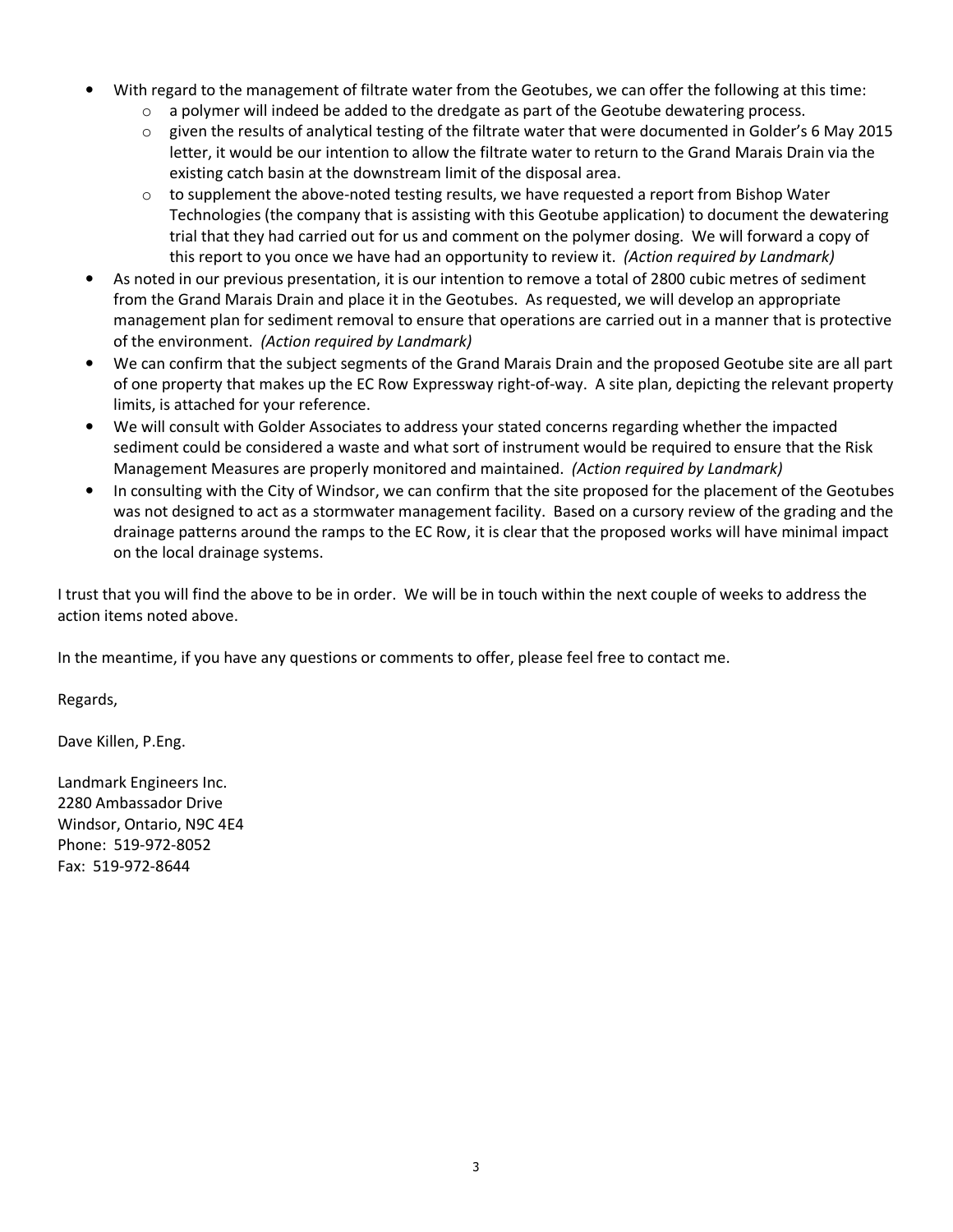| From:<br>Sent: | Newton, Craig (MOECC) <craig.newton@ontario.ca><br/>Friday, September 18, 2015 11:01 AM</craig.newton@ontario.ca> |
|----------------|-------------------------------------------------------------------------------------------------------------------|
| To:            | Liz Michaud; 'Dave Killen'                                                                                        |
| Cc:            | Gilbert, Teri (MOECC); Abernethy, Scott (MOECC); Mitchell, Ian (MOECC)                                            |
| Subject:       | RE: Grand Marais Drain Addendum                                                                                   |

Liz / Dave:

This is to advise that staff of MOECC SWR, MOECC Windsor Area Office, and MOECC Owen Sound District Office have now completed their review of the August 2015 Addendum. No issues were identified by MOECC staff as a consequence of their review of this Addendum.

**Provided there are no Part II Order requests submitted to the Minister of the Environment & Climate Change** (deadline for the public, agencies, and First Nations to submit Part II Order requests as stipulated in the Notice of Filing of Addendum is today, **Friday September 18th, 2015)** with respect to this Addendum, the proponent(s) are free to implement the proposed project as amended, subject of course to the prior receipt of any requisite statutory approvals applicable to this project.

Yours truly,

Craig Newton Regional Environmental Planner / Regional EA Coordinator Ministry of the Environment & Climate Change Southwestern Region (519) 873-5014

**From:** Liz Michaud [mailto:lmichaud@landmarkengineers.ca] **Sent:** September-09-15 11:04 AM **To:** Newton, Craig (MOECC) **Cc:** 'Dave Killen' **Subject:** RE: Grand Marais Drain Addendum

Craig,

We would like to confirm that all provisos as outlined in the MEA Class EA with respect to addendums have been followed.

Although only one round of consultation was required, we provided an additional opportunity for agencies and stakeholders to review and comment on the proposed amendments. A Notice of Amendment was sent on 29 May 2015 and a Notice of Filing of Addendum was sent on 17 August 2015. Both letters were sent to all individuals listed in the Distribution List.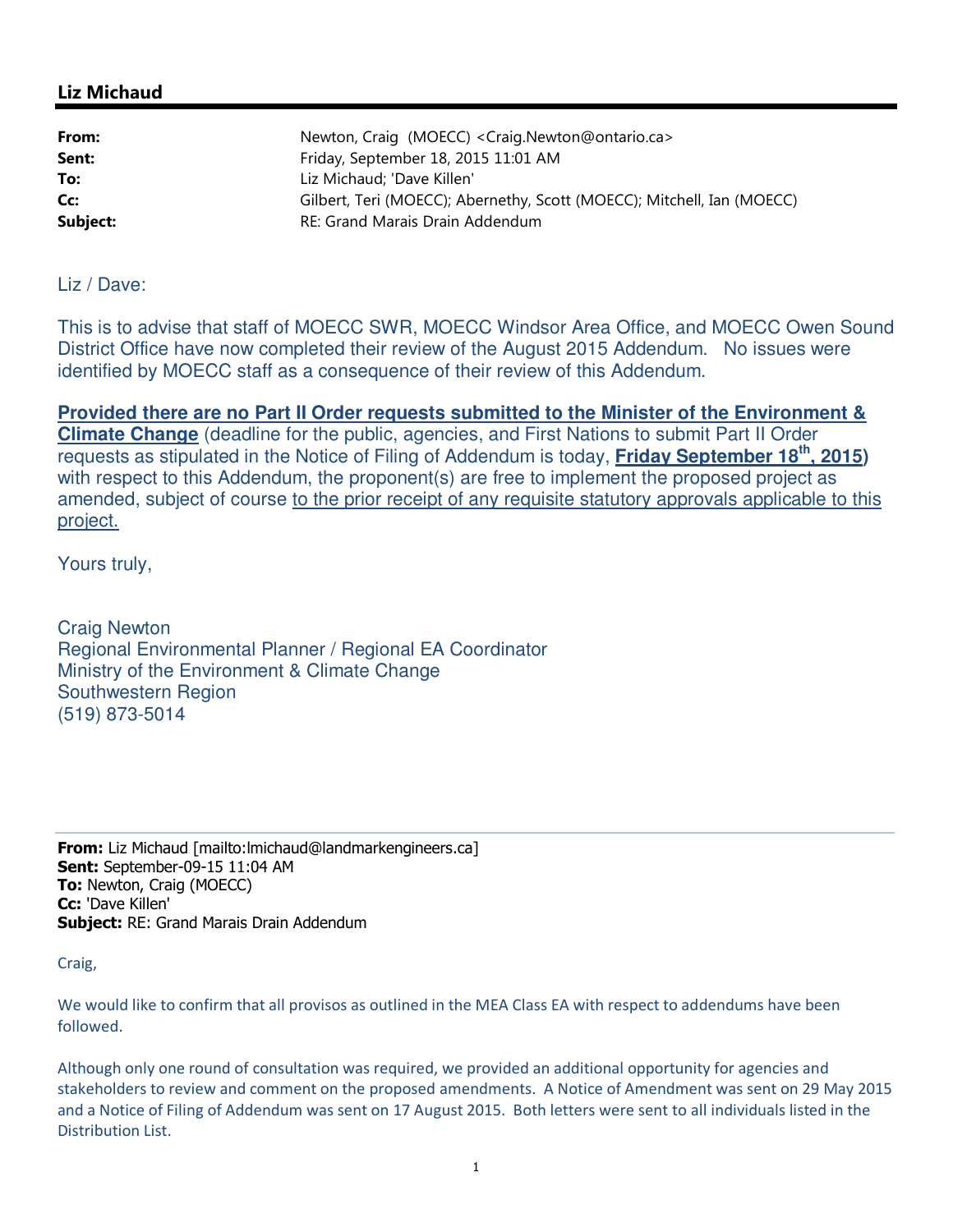Please refer to Tab 11 of the Addendum which includes the following information:

- A copy of the Notices;
- A copy of the Distribution List; and,
- A copy of all correspondence received throughout the EA Addendum process.

All of the e-mail correspondence regarding consultation with MOECC can be found in Tab 12 of the Addendum.

Tabs 13 and 14 contain reports from Golder Associates and Bishop Water Technologies which had been sent by e-mail to MOECC for review prior to issuing the Notice of Filing of Addendum.

If you have any further questions or concerns, please do not hesitate to call.

Thank you,

*Liz Michaud Landmark Engineers Inc. 2280 Ambassador Drive Windsor, ON, N9C 4E4 p (519) 972-8052 f (519) 972-8644 e-mail: lmichaud@landmarkengineers.ca*

**From:** Dave Killen [mailto:dkillen@landmarkengineers.ca] **Sent:** Tuesday, September 08, 2015 1:10 PM **To:** lmichaud@landmarkengineers.ca **Subject:** FW: Grand Marais Drain Addendum

Hello, Liz –

Could you please review this email and draft a response to Craig.

Thank you!

Dave

**From:** Newton, Craig (MOECC) [mailto:Craig.Newton@ontario.ca] **Sent:** Friday, September 04, 2015 1:43 PM **To:** dkillen@landmarkengineers.ca **Cc:** Abernethy, Scott (MOECC); Mitchell, Ian (MOECC); Gilbert, Teri (MOECC) **Subject:** FW: Grand Marais Drain Addendum

David:

This e-mail acknowledges this ministry's receipt of four hard copies of the above noted addendum today. The Notice of Completion was issued on August 12<sup>th</sup>, 2015. Please be advised MOECC staff will do their best to accommodate your request for comments by September 18<sup>th</sup>, 2015, but comments may not be forthcoming until after September 18<sup>th</sup>, 2015, given that this ministry did not receive the addendum until today, September  $4^{th}$ , 2015. I will circulate the addendum to applicable MOECC staff today.

Please confirm whether, all provisos as outlined in the MEA Class EA with respect to addendums have been followed? That is, a Notice of Filing of Addendum was given to all potentially affected members of the public and review agencies, as well as those who were notified in the preparation of the original ESR (i.e. public, government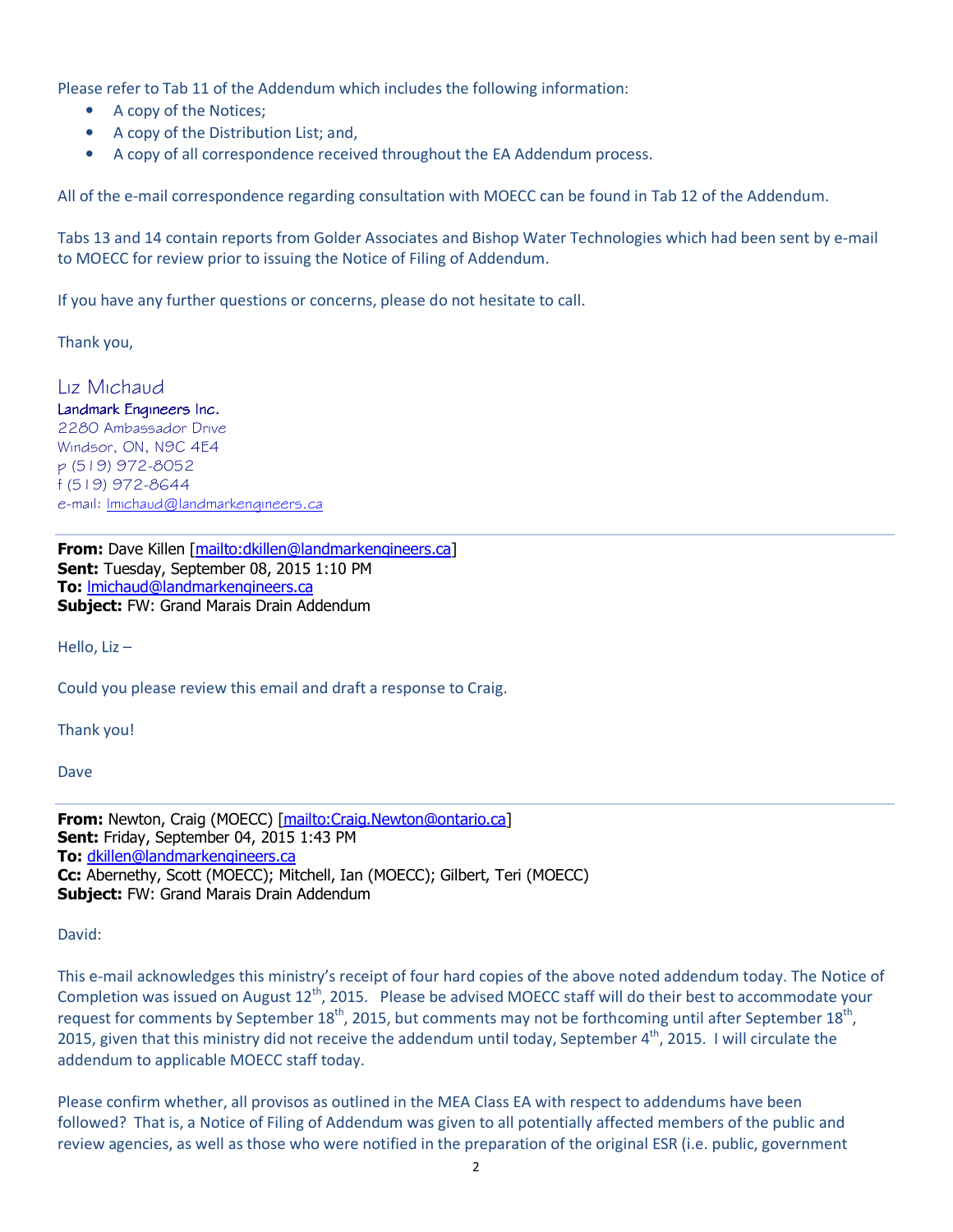review agencies, First Nations and Metis). Please confirm what opportunities for consultation were provided to First Nations, Metis, the general public and government review agencies to provide input on the addendum before it was finalized? What comments, if any, were received from the above?

Thanks in advance for your reply to this e-mail, and have yourself a nice holiday weekend.

Yours truly,

Craig Newton Regional Environmental Planner / Regional EA Coordinator Ministry of the Environment & Climate Change Southwestern Region (519) 873-5014

**From:** Newton, Craig (MOECC) **Sent:** September-02-15 3:50 PM **To:** 'Dave Killen' **Cc:** Abernethy, Scott (MOECC); Mitchell, Ian (MOECC); Gilbert, Teri (MOECC) **Subject:** RE: Grand Marais Drain Addendum

Dave:

Thank you.

Craig

**From:** Dave Killen [mailto:dkillen@landmarkengineers.ca] **Sent:** September-02-15 3:48 PM **To:** Newton, Craig (MOECC) **Cc:** Abernethy, Scott (MOECC); Mitchell, Ian (MOECC); Gilbert, Teri (MOECC) **Subject:** RE: Grand Marais Drain Addendum

Good afternoon, Craig –

The additional hard copies of the Addendum to the Project File have been printed and will be picked up by the courier by the end of the day today. You can expect them either tomorrow or Thursday.

I trust that this will be sufficient for your purposes. If you have any questions or concerns, please do not hesitate to call.

Regards,

Dave Killen, P.Eng. Landmark Engineers Inc.

**From:** Newton, Craig (MOECC) [mailto:Craig.Newton@ontario.ca] **Sent:** Wednesday, September 02, 2015 2:53 PM **To:** Dave Killen **Cc:** Abernethy, Scott (MOECC); Mitchell, Ian (MOECC); Gilbert, Teri (MOECC) **Subject:** RE: Grand Marais Drain Addendum

Dave:

I have yet to receive the 4 requested hard copies of the addendum. Are they currently in transit? Please confirm.